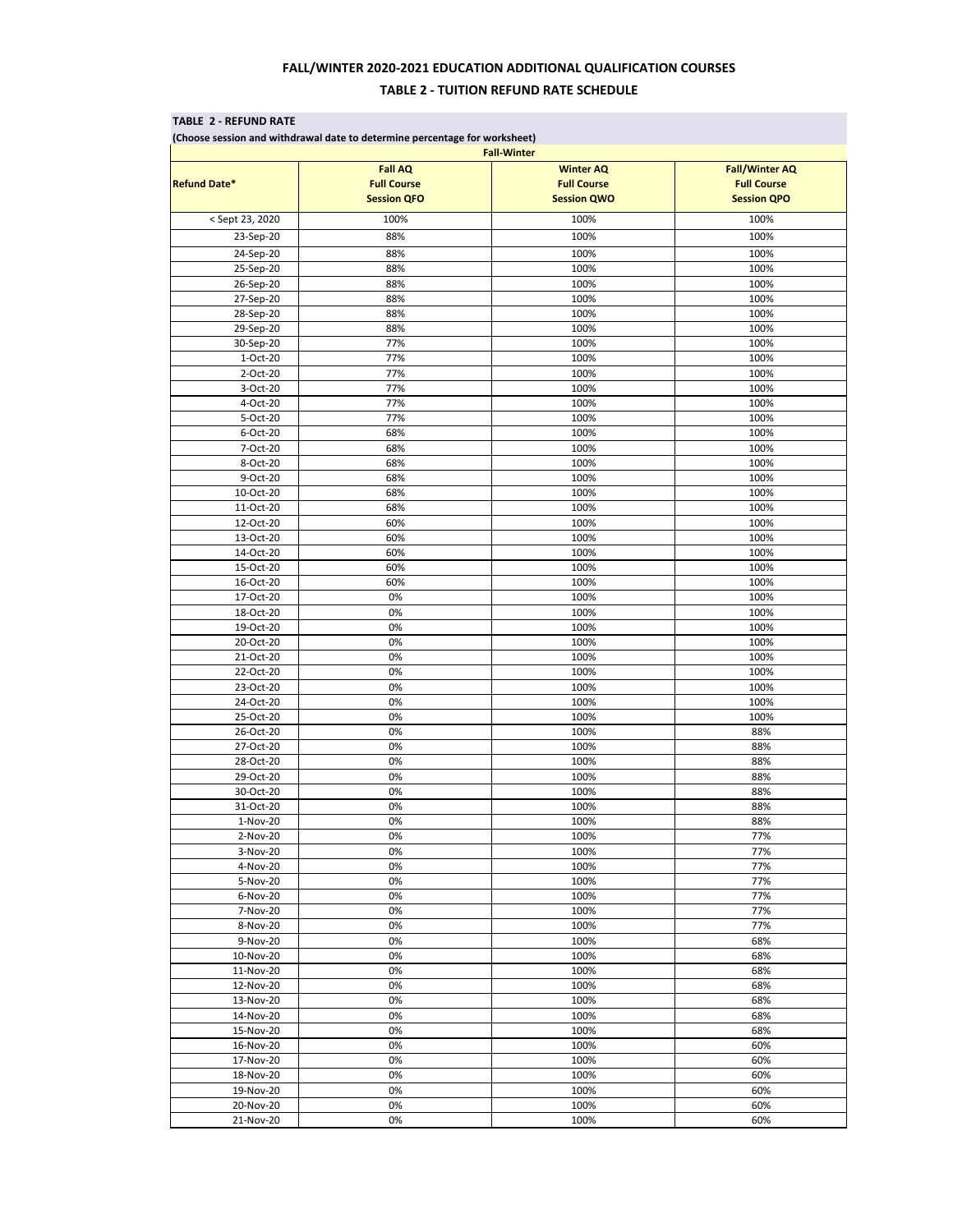### **TABLE 2 - REFUND RATE**

**(Choose session and withdrawal date to determine percentage for worksheet)**

# **FALL/WINTER 2020-2021 EDUCATION ADDITIONAL QUALIFICATION COURSES**

## **TABLE 2 - TUITION REFUND RATE SCHEDULE**

| <b>Fall-Winter</b>  |                    |                    |                       |  |  |  |
|---------------------|--------------------|--------------------|-----------------------|--|--|--|
|                     | <b>Fall AQ</b>     | <b>Winter AQ</b>   | <b>Fall/Winter AQ</b> |  |  |  |
| <b>Refund Date*</b> | <b>Full Course</b> | <b>Full Course</b> | <b>Full Course</b>    |  |  |  |
|                     | <b>Session QFO</b> | <b>Session QWO</b> | <b>Session QPO</b>    |  |  |  |
| 22-Nov-20           | 0%                 | 100%               | 60%                   |  |  |  |
| 23-Nov-20           | 0%                 | 100%               | 53%                   |  |  |  |
| 24-Nov-20           | 0%                 | 100%               | 53%                   |  |  |  |
| 25-Nov-20           | 0%                 | 100%               | 53%                   |  |  |  |
| 26-Nov-20           | 0%                 | 100%               | 53%                   |  |  |  |
| 27-Nov-20           | 0%                 | 100%               | 53%                   |  |  |  |
| 28-Nov-20           | 0%                 | 100%               | 53%                   |  |  |  |
| 29-Nov-20           | 0%                 | 100%               | 53%                   |  |  |  |
| 30-Nov-20           | 0%                 | 100%               | 53%                   |  |  |  |
| 1-Dec-20            | 0%                 | 100%               | 0%                    |  |  |  |
| 2-Dec-20            | 0%                 | 100%               | 0%                    |  |  |  |
| 3-Dec-20            | 0%                 | 100%               | 0%                    |  |  |  |
| 4-Dec-20            | 0%                 | 100%               | 0%                    |  |  |  |
| 5-Dec-20            | 0%                 | 100%               | 0%                    |  |  |  |
| 6-Dec-20            | 0%                 | 100%               | 0%                    |  |  |  |
| 7-Dec-20            | 0%                 | 100%               | 0%                    |  |  |  |
| 8-Dec-20            | 0%                 | 100%               | 0%                    |  |  |  |
| 9-Dec-20            | 0%                 | 100%               | 0%                    |  |  |  |
| 10-Dec-20           | 0%                 | 100%               | 0%                    |  |  |  |
| 11-Dec-20           | 0%                 | 100%               | 0%                    |  |  |  |
| 12-Dec-20           | 0%                 | 100%               | 0%                    |  |  |  |
| 13-Dec-20           | 0%                 | 100%               | 0%                    |  |  |  |
| 14-Dec-20           | 0%                 | 100%               | 0%                    |  |  |  |
| 15-Dec-20           | 0%                 | 100%               | 0%                    |  |  |  |
| 16-Dec-20           | 0%                 | 100%               | 0%                    |  |  |  |
| 17-Dec-20           | 0%                 | 100%               | 0%                    |  |  |  |
| 18-Dec-20           | 0%                 | 100%               | 0%                    |  |  |  |
| 19-Dec-20           | 0%                 | 100%               | 0%                    |  |  |  |
| 20-Dec-20           | 0%                 | 100%               | 0%                    |  |  |  |
| 21-Dec-20           | 0%                 | 100%               | 0%                    |  |  |  |
| 22-Dec-20           | 0%                 | 100%               | 0%                    |  |  |  |
| 23-Dec-20           | 0%                 | 100%               | 0%                    |  |  |  |
| 24-Dec-20           | 0%                 | 100%               | 0%                    |  |  |  |
| 25-Dec-20           | 0%                 | 100%               | 0%                    |  |  |  |
| 26-Dec-20           | 0%                 | 100%               | 0%                    |  |  |  |
| 27-Dec-20           | 0%                 | 100%               | 0%                    |  |  |  |
| 28-Dec-20           | 0%                 | 100%               | 0%                    |  |  |  |
| 29-Dec-20           | 0%                 | 100%               | 0%                    |  |  |  |
| 30-Dec-20           | 0%                 | 100%               | 0%                    |  |  |  |
| 31-Dec-20           | 0%                 | 100%               | 0%                    |  |  |  |
| $1$ -Jan- $21$      | 0%                 | 100%               | 0%                    |  |  |  |
| $2-Jan-21$          | 0%                 | 100%               | 0%                    |  |  |  |
| $3-Jan-21$          | 0%                 | 100%               | 0%                    |  |  |  |
| $4$ -Jan-21         | 0%                 | 100%               | 0%                    |  |  |  |
| $5$ -Jan-21         | 0%                 | 100%               | 0%                    |  |  |  |
| $6$ -Jan $-21$      | 0%                 | 100%               | 0%                    |  |  |  |
| $7$ -Jan- $21$      | 0%                 | 100%               | 0%                    |  |  |  |